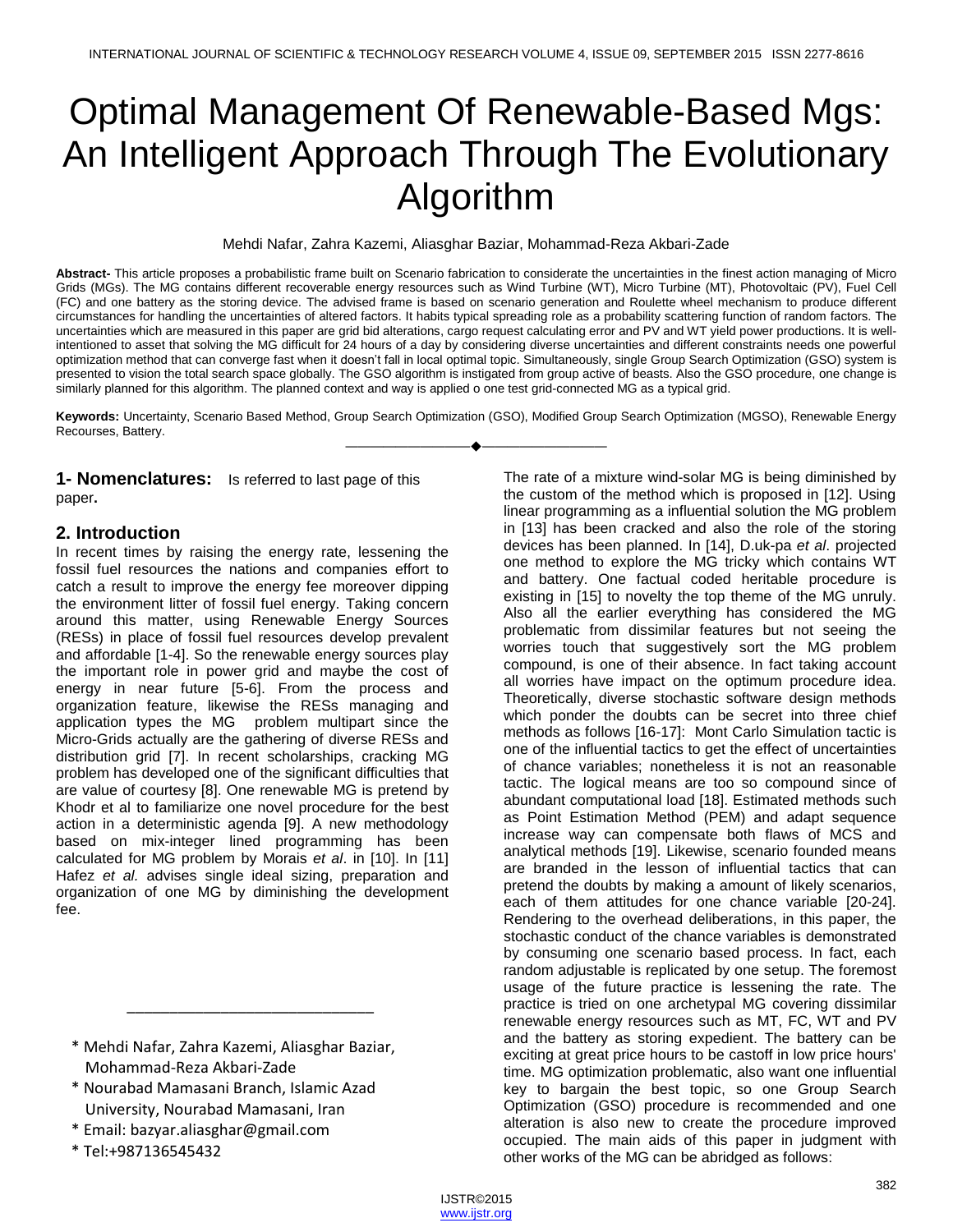- 1) Presenting a novel optimization framework based on GSO procedure to resolve the best process organization of MG for the first period.
- 2) Outline of a new modification method for GSO algorithm to allow its skill for the optimization claims.
- 3) Scheming a scenario-bases stochastic frame to arrest the doubts of electronic piles, WT production power, PV production power and market value. The paper is split as surveys: unit 3 suggestions the impartial purpose and its restrictions. In unit 4, the scenario based method is clarified. The planned GSO and MGSO are also deliberated in unit 5, the reproduction grades is offered in unit 6 and at last, the last assumptions are debated in unit 7.

# **3. Problem Formulation:**

The MG problem formulation by all its' limitations and constraints are presented in this unit:

## **3.1. Objective Function: Total Operating Cost**

Minimizing the MG operational cost is the main purpose of the optimal energy operation. This purpose can be resulted by controlling the RESs productions. The Micro Grid supply its local customers, but if the energy that the distributed renewable generators produce is expensive or not enough, then the grid should supply energy for consumers or the energy should be stored in battery or other storage devices. The cost function can be written as a mathematical formula

**as follows [7]:**  
\nMin 
$$
f(X) = \sum_{t=1}^{T} Cost^t = \sum_{t=1}^{T} \left\{ \sum_{i=1}^{N_g} [u_i(t) p_{Gi}(t) B_{Gi}(t) + S_{Gi} | u_i(t) - u_i(t-1)] \right\} +
$$
  
\n
$$
\sum_{j=1}^{N_g} [u_j(t) p_{sj}(t) B_{sj}(t) + S_{sj} | u_j(t) - u_j(t-1)] + p_{Grid}(t) B_{Grid}(t)
$$
\n(1)

In the above equation, the cost of the MG includes the fuel cost for RESs and distributed generations (first term), the stat up/ shut down cost of the power generators (second term), the cost of buying power from the battery (the third term), the stat up/ shut down cost of storages (the forth term) and the cost of power exchange between the grid and MG (the last term). In (1), X is standing for the control vector contains each unit power making cost and their

grade as below:  
\n
$$
X = [P_g, U_g]_{1 \times 2nT}
$$
;  $P_g = [P_G, P_s]$ ;  $n = N_g + N_s + 1$  (2)  
\n $P_G = [P_{G,1}, P_{G,2}, ..., P_{G,N_g}]$ ;  $P_s = [P_{s,1}, P_{s,2}, ..., P_{s,N_s}]$   
\n $P_{G,i} = [P_{G,i}(1), P_{G,i}(2), ..., P_{G,i}(T)];$   $i = 1, 2, ..., N_g + 1$   
\n $P_{s,j} = [P_{s,j}(1), P_{s,j}(2), ..., P_{s,j}(T)];$   $j = 1, 2, ..., N_s$   
\n $U_g = [u_1, u_2, ..., u_n],$   $u_k \in \{0,1\}$   
\n $u_k = [u_k(1), u_k(2), ..., u_k(T)];$   $k = 1, 2, ..., n$ 

The ONN or OFF grade of each units is exposed by  $u_k(t)=0$  $\& u_k(t)=1.$ 

## **3.2- Restraints**

The restrictions which are measured in MG tricky are described as surveys:

#### **- Capacity**

Every power makers can yield energy merely in its minor

range as under:  
\n
$$
P_{Gi,min}(t) \leq P_{Gi}(t) \leq P_{Gi,max}(t)
$$
\n
$$
P_{grid,min}(t) \leq P_{Grid}(t) \leq P_{grid,max}(t)
$$
\n
$$
P_{sj,min}(t) \leq P_{sj}(t) \leq P_{sj,max}(t)
$$
\n(3)

#### **-Ingestion and Generation Stability**

The summary of the vigor which is made by DG.S, storing plans such as battery and the grid must be equivalent to the entire load request.

$$
\sum_{i=1}^{N_g} P_{G,i}(t) + \sum_{j=1}^{NS} P_{s,j}(t) + P_{Grid}(t) = \sum_{l=1}^{N_L} P_{L,l}(t)
$$
 (4)

#### **-Battery restriction**

The vigor which is stowed in battery also takes a restriction. The following restraint is showing this limitation which must

be pleased at each time intermission:  
\n
$$
W_{ess}(t) = W_{ess}(t-1) + \eta_{charge} P_{charge} \Delta t - \frac{1}{\eta_{discharge}} P_{discharge} \Delta t
$$
\n
$$
\begin{cases}\nW_{ess,min} \le W_{ess}(t) \le W_{ess,max} & (6) \\
P_{charge}(t) \le P_{charge,max}\n\end{cases}
$$

 $\left[ P_{\text{discharge}}(t) \leq P_{\text{discharge},\text{max}} \right]$ 

# **4. Scenario Built Process for Probabilistic Study**

### **4.1. Stochastic & Doubt Related:**

In this paper a novel Scenario Founded technique is rummage-sale to shelter all the doubts by making number of states using [Roulette Wheel](http://www.google.com/aclk?sa=l&ai=C7a8sDAJtVNylIeygsAfM84GgAuKvvagFirrEjHvByrsJEAEoBGDJBqABvva0ywPIAQGqBCRP0OMJViHYQnmwi_xIR0iphSsh2l4rX99p0IRc3k1UmgIxe1aAB6qJyzSIBwGQBwKoB6a-Gw&num=1&sig=AOD64_1lTHnbcw5X3wMQDdrNpoZyrb7PTA&rct=j&q=&ved=0CJwBENEM&adurl=http://www.walmart.com/search/search-ng.do%3Fsearch_query%3DRoulette%2520Wheel%26adid%3D22222222220202684756%26wmlspartner%3Dwmtlabs%26wl0%3De%26wl1%3Dg%26wl2%3Dc%26wl3%3D33167338178%26wl4%3D%26veh%3Dsem) (RW) as clarified as trails:

#### **4.2. Scenario generation:**

Aimed at making a sum of scenarios as [25\_26] explain, a chance amount in the range of [0,1] is made for every of the contribution variables. By the Probability Distribution Function (P.D.F) the doubts of the effort variables can be pretend. In this technique, actually the stochastic conduct of every random variable is replicated by one scenario so that a amount of scenarios are created to shelter wholly doubts. A likelihood of occurrence is also presented for each of the scenarios. In this paper as said before the doubts comprise cargo demand, marketplace value and WT

and PV production power generation as follows:  
\n
$$
PWT_{,t,s} = P_{WT,t}^{forecast} + \Delta P_{WT,t,s};
$$
\n
$$
WT = 1,..., N_{WT}; t = 1,..., N_T; s = 1,..., N_s
$$
\n(7)

$$
P_{f} = P_{f}^{f}
$$
  
\n
$$
P_{f} = P_{f}^{f}
$$
  
\n
$$
P_{f} = 1, ..., N_{p}^{f}
$$
  
\n
$$
P_{f} = 1, ..., N_{p}^{f}
$$
  
\n
$$
P_{f} = 1, ..., N_{p}^{f}
$$
  
\n
$$
S = 1, ..., N_{S}
$$
  
\n(8)

$$
P D, \mathrm{Id}, t, s = P_{D, id, t}^{forecast} + \Delta P_{d, id, t};
$$
  

$$
ld = 1, ..., ND, t = 1, ..., N_T; s = 1, ..., N_s
$$
 (9)

$$
ld = 1,..., ND, t = 1,..., NT ; s = 1,..., Ns
$$
  
Price *utility*, t, s = Price<sup>forecast</sup><sub>utility</sub>, t + ΔPrice *utility*, t, s ; (10)  
t = 1,..., N<sub>T</sub> ; s = 1,..., N<sub>s</sub>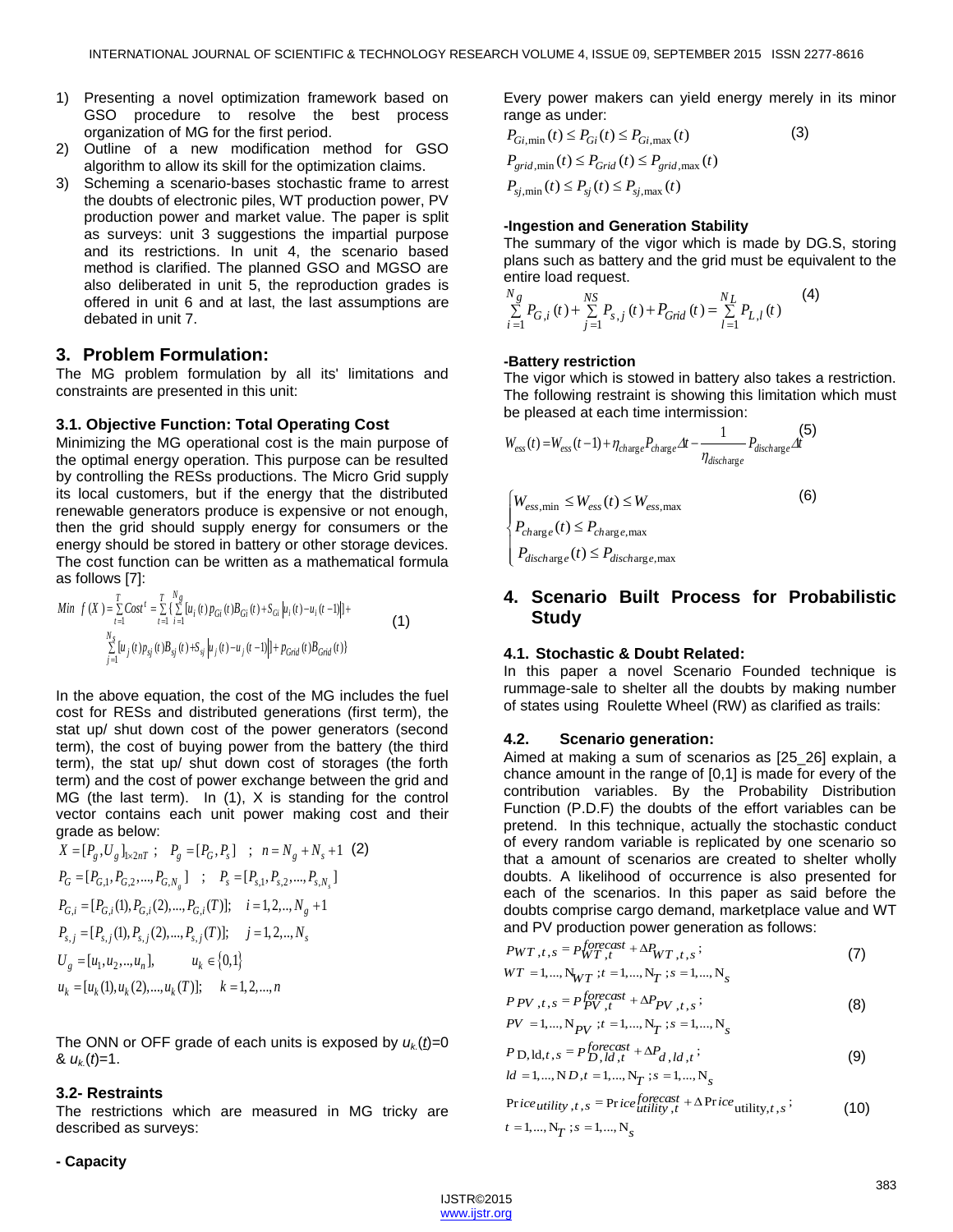$P_{\text{PV},ts}$ ,  $P_{\text{WT},ts}$ , Price<sub>utility,ts</sub>, P<sub>D,ld,ts</sub> are the PV production power generation, WT production power generation, the value of the market and lth load demand at time t and scenario s. the predicted ones are  $P_{\text{p}v}^{forecast}$ ,  $P_{\text{w}r}^{forecast}$ ,  $Price_{utility}^{forecast}$ ,  $P_{\text{D}ldt}^{forecast}$ , and the, errors are similarly exposed by  $\Delta P_{\text{PV},t,s}$ ,  $\Delta P_{\text{WT},t,s}$ ,  $\Delta P_{\text{D},ld,t}$ ,  $+\Delta \text{Price}_{utility,t,s}$ .

 $N_{WT}$ ,  $N_{PV}$ , NDt, T and  $N_s$ , are also the Figure of WT units, PV units, load level, time intervals and the number of scenarios. The whole complete scenario founded technique is clarified in [25]. R.W.M can be a valuable process to produce scenarios [25] as clarified underneath: The spreading role becomes to seven distinct intervals although every of intervals announces one typical deviation error (σ) wide [25]. Then after Discretization, R.W.M [20] method is used because of unalike seven intervals and the likelihood which is derived by the P.D.F, and the scenarios for every hour are formed. In Figureure.1 the regularized collected likelihood of each interval can be realized.



*Figure.1. Collected regularized likelihoods of the prediction error intervals*

Every of the doubts that stated before can be demonstrated comprises all the uncertainties as shadows:

by one scenario that is a path of double parameters which comprises all the uncertainties as shadows: 
$$
L_{7,t,s}, w_{1,t,s}^{WT}, \ldots, w_{7,t,s}^{PV}, w_{1,t,s}^{PV}, \ldots, w_{7,t,s}^{PV}, w_{1,t,s}^{Pr}, \ldots, w_{7,t,s}^{Pr}, w_{1,t,s}^{Pr}, \ldots, w_{7,t,s}^{Pr}, \ldots, w_{7,t,s}^{Pr}, \ldots, w_{7,t,s}^{Pr}, \ldots, w_{7,t,s}^{Pr}, \ldots, w_{7,t,s}^{Pr}, \ldots, w_{7,t,s}^{Pr}, \ldots, w_{7,t,s}^{Pr}, \ldots, w_{7,t,s}^{Pr}, \ldots, w_{7,t,s}^{Pr}, \ldots, w_{7,t,s}^{Pr}, \ldots, w_{7,t,s}^{Pr}, \ldots, w_{7,t,s}^{Pr}, \ldots, w_{7,t,s}^{Pr}, \ldots, w_{7,t,s}^{Pr}, \ldots, w_{7,t,s}^{Pr}, \ldots, w_{7,t,s}^{Pr}, \ldots, w_{7,t,s}^{Pr}, \ldots, w_{7,t,s}^{Pr}, \ldots, w_{7,t,s}^{Pr}, \ldots, w_{7,t,s}^{Pr}, \ldots, w_{7,t,s}^{Pr}, \ldots, w_{7,t,s}^{Pr}, \ldots, w_{7,t,s}^{Pr}, \ldots, w_{7,t,s}^{Pr}, \ldots, w_{7,t,s}^{Pr}, \ldots, w_{7,t,s}^{Pr}, \ldots, w_{7,t,s}^{Pr}, \ldots, w_{7,t,s}^{Pr}, \ldots, w_{7,t,s}^{Pr}, \ldots, w_{7,t,s}^{Pr}, \ldots, w_{7,t,s}^{Pr}, \ldots, w_{7,t,s}^{Pr}, \ldots, w_{7,t,s}^{Pr}, \ldots, w_{7,t,s}^{Pr}, \ldots, w_{7,t,s}^{Pr}, \ldots, w_{7,t,s}^{Pr}, \ldots, w_{7,t,s}^{Pr}, \ldots, w_{7,t,s}^{Pr}, \ldots, w_{7,t,s}^{Pr}, \ldots, w_{7,t,s}^{Pr}, \ldots, w_{7,t,s}^{Pr}, \ldots, w_{7,t,s}^{Pr}, \ldots, w_{7,t,s}^{Pr}, \ldots, w_{7,t,s}^{Pr}, \ldots, w_{7,t,s}^{Pr}, \ldots, w_{7,t,s}^{Pr}, \ldots, w_{7,t,s}^{Pr}, \ldots, w_{7,t,s}^{Pr}, \ldots, w_{7,t,s}^{Pr}, \ldots, w_{7,t,s}^{Pr}, \ldots, w_{7,t,s
$$

 $W_{\text{nw}t}^{PV}$ ,  $W_{\text{uw}t,s}^{WT}$ ,  $W_{\text{lt}}^{L}$  and  $W_{\text{w}t}^{Price}$  in this preparation stands for the PVth photovoltaic power production, the WTth breeze power interval , the lth cargo interval, and the prith market value interval in the sth situation. The number of wanted scenarios can be produced by devious the regularized probability for every scenario by the following mathematical formulation: *NU*

$$
f_{i} = \sum_{s=1}^{NS} \frac{\prod_{i=1}^{N} Pr_{i,s}}{\sum_{s=1}^{NS} \prod_{i=1}^{NU} Pr_{i,s}} \times f_{i,s}
$$
(12)

#### **4.3. Scenario reduction:**

Once the high number of the scenarios will make the classical better working but it is not reasonable. So that to spread to the well goal and perfect while considering all uncertainties concurrently, a scenario decrease process is wanted. This paper uses a method by one synchronous backward method to overlook the fewer important scenarios. At first  $\xi_s$  (s=1... $N_s$ ) is definite for  $N_s$  scenarios. Each scenario takes a probability equal to  $\pi_s$ . Similarly the space of each couple scenarios are revealed by  $DT_{s.s.}$  the below steps are applied to decrease the scenarios to the greatest important and likely scenarios [25]:

**Step-1:** Compute the reserve among the scenarios: the entire amount of the scenarios beforehand discount is shown by *S*, and *DS* is the numbers of the scenarios which should be erased. The space among all scenario couple is

intended as surveys:  
\n
$$
DT_{s,s'} = DT(\xi_s, \xi_s, s, s' = 1, ..., N_s)
$$
\n
$$
DT_{s,s'} = \sqrt{\sum_{i=1}^d (v_i^s - v_i^s)^2}
$$
\n(13)

**Step-2:** Aimed at all *k* scenarios,  $DT_{k,r=\min}DT_{k,s}$ ,  $s, k \in S$  and

 $s' \neq k$ . Likewise *r* is the directory of the scenario that its' space is lowest from the scenario *k*.

**Step-3:** Hunt for the *d* which  $PD_d = \min PD_k, k \in S$  and **Step-3:** Hunt for the *d* which  $PD_{k,r} = \pi_k \times DT_{k,r} = \min DT_{k,s}, k \in S$ 

**Step-4:** Overlook the selected scenario  $\pi_r = \pi_r + \pi_d$ , S=S-{d},  $DS=DS+ \{d\}$ 

**Step-5:** Recurrence steps 2 to 4 until the suitable number of unlike and likely scenarios are stayed.

The overhead process is a rational scenario discount procedure meanwhile it will neglect the scenarios with tiny likelihood when overlooking the alike scenarios too. As the result, the greatest likely scenarios with tiny resemblance would be kept for the tricky. Each of these scenarios would be a deterministic outline for the unruly in finger.

# **5. Solution Process**

In this part, the planned Group Search Optimization (GSO) procedure and the changed GSO is clarified.

# **5.1. GSO procedure:**

The Group Search Optimization algorithm is one powerful optimization method which is founded on the animal attitude toward penetrating their location and the theory of groupliving of them. Similarly the key impression is originated from the producer–scrounger (P.S) typical. In proposed method, all animals' exploration the situation to either "join" or "find" choices. The beasts, in fact try to find one enhanced searching procedure to bargain the best solution for optimization tricky [27]. As of all the brainy algorithms, this algorithm is founded on a populace which is called a group. Each of the GSO populace is also called member. The  $i^{th}$  member of the GSO at the  $k^{th}$  recapitulation has a running place  $X_i^k \in \mathbb{R}^n$  and  $\varphi_i^k = (\varphi_{i1}^k, ..., \varphi_{i(n-1)}^k) \in \mathbb{R}^{n-1}$  is also as a head angle. R is screening the real numbers and  $\varphi_m$  is also stand-up for glacial angle of the  $i_{th}$  associate national to the measurement of *n*. Also, each of the populace has a way for its' hunt too, and by using the  $\,\phi_i^k\,$ and altering the polar to Cartesian organize, the search direction of the  $i_{th}$  member  $D_i^k(\phi_i^k)$  can be computed by the next formulary:

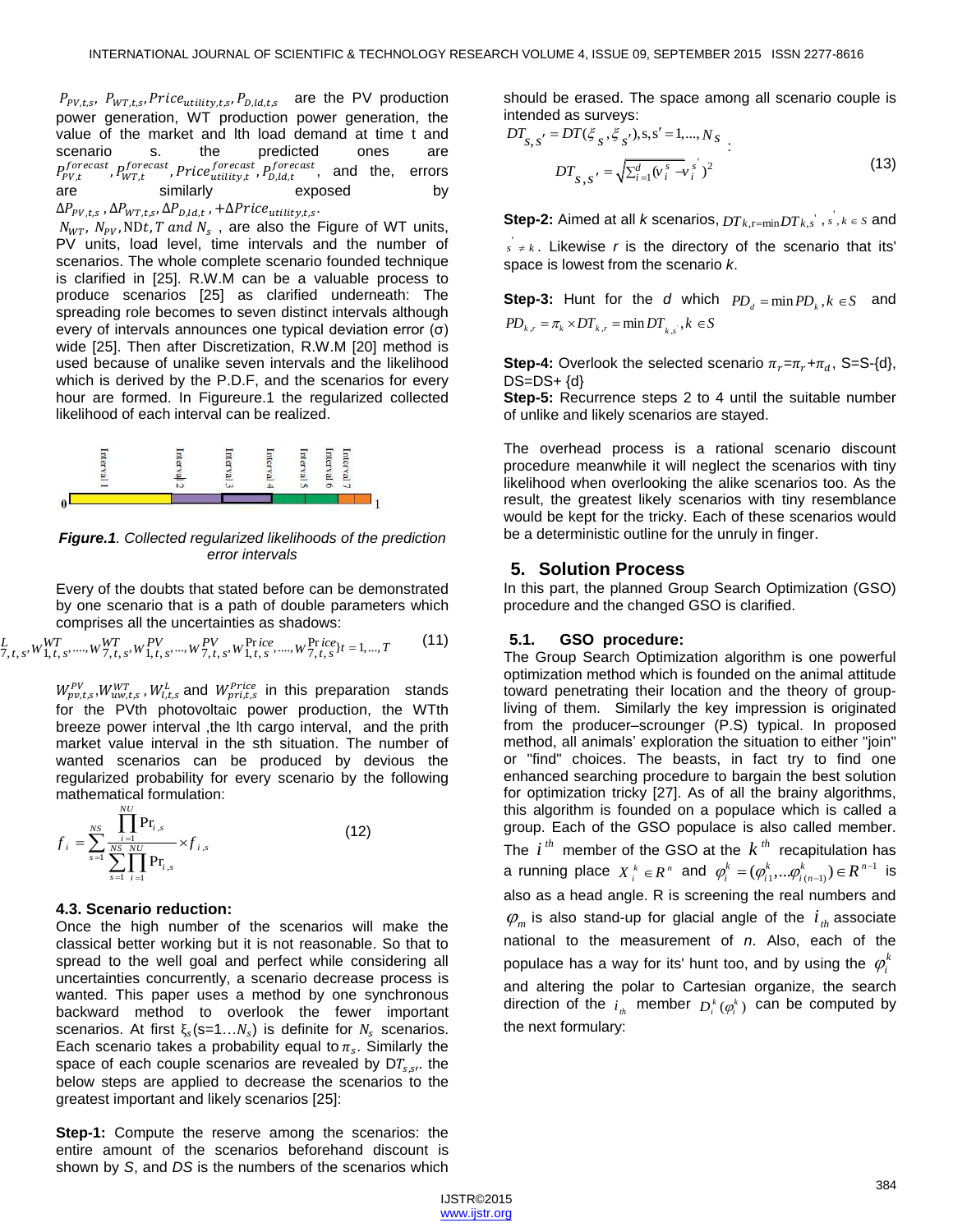$$
D_i^k(\varphi_i^k) = (d_{i_1}^k, ..., d_{in}^k) \in R^n
$$
  
\n
$$
\prod_{q=1}^{n-1} \cos(\varphi_{iq}^k) j = 1
$$
  
\n
$$
d_j^k = \{ \sin(\varphi_{i(j-1)}^k) \prod_{q=1}^{n-1} \cos(\varphi_{iq}^k) j = 2, ..., n-1 \}
$$
  
\n
$$
\sin(\varphi_{i(j-1)}^k) j = n
$$
\n(15)

The GSO group is secret to three courses: wardens, borrowers and creator. The guards make chance actions, beggars adjoin to the chances and creator notices the diverse chances. A creator is selected based on a collection associate who its suitability is the finest. The collection associate which has a healthier aptitude to hunt for the healthier areas in hunt space is selected as a creator. In other words, the creator pursues for three opinions close its location at the repetition k, the conduct of them is proposed as underneath:

$$
X_z = X_p^k + r_l l_{\text{max}} D_p^k \left( \phi^k \right)
$$
 (16)

$$
X_{z} = X_{p}^{k} + r_{1} l_{\max} D_{p}^{k} (\varphi^{k})
$$
\n
$$
X_{r} = X_{p}^{k} + r_{1} l_{\max} D_{p}^{k} (\varphi^{k} + r_{2} \theta_{\max} / 2)
$$
\n(17)

$$
X_{r} = X_{p}^{k} + r_{1} l_{\max} D_{p}^{k} (\varphi^{k} + r_{2} \theta_{\max} / 2)
$$
\n
$$
X_{l} = X_{p}^{k} + r_{l} l_{\max} D_{p}^{k} (\varphi^{k} + r_{2} \theta_{\max} / 2)
$$
\n(18)

Similarly, in this formula  $X$ <sub>p</sub> displays the creator position,

 $r_1$  and  $r_2$  are two random numbers in the variety of [0,1].

 $l_{\scriptscriptstyle\rm max}$  And  $\theta_{\scriptscriptstyle\rm max}$  are the supreme following aloofness and angle correspondingly.

2) Afterward discovery the top location by the creator, if it has a well worth that it's present ones, and then the creator incomes the worth of the new location. If not, the present place will develop as a catch by using the following formulation:

$$
\varphi^{k+1} = \varphi^k + r_2 a_{\text{max}} \tag{19}
$$

 $a_{\scriptscriptstyle\rm max}\in\!R^{\scriptscriptstyle\rm I}$  Also is the worth of the extreme turning angle.

3) If after repetitions a creator finds a well position, then the preceding worth of the head develops zero as below:

$$
\varphi^{k+a} = \varphi^k \tag{14}
$$

The scroungers obligation is assembly to the places which are spotted by creators. At each repetition k, the  $i_{\mu}$ beggars can be exactly enthused near to the creator by the Eq. (20):

Eq. (20):  
\n
$$
X_i^{k+1} = X_i^k + r_3(X_p^k - X_i^k)
$$
\n(20)

Guards in this procedure are the collection associates which are blowout all ended the pursuit galaxy and can pace free and randomly in the pursuit area. A protector can yield a head angle  $\varphi_{i}^{\phantom{\dag}}$  randomly, at the repetition of k by the Eq. (21) as shadows and then afterward that again, it takes one chance position by the use of Eq. (22): The scroungers obligation is assembly to the places which<br>
The scroungers obligation is assembly to the places which<br>
Equation. (23-25) then are sphered by creators. At each repetition k, the  $i_a$ <br>
beggars can be exactly

$$
l_i = ar_l l_{\max}
$$
  
\n
$$
X_i^{k+1} = X_i^k + l_i D_i^k (\varphi^{k+1})
$$
\n(22)

#### **5.2. Adjustment of GSO parameters:**

GSO procedure is one fresh powerful optimization algorithm which treasures the best optimal answer in a run time. In judgment with other well-known evolutionary algorithms such as TLA[28], C.S.A [29] and H.B.M.O [30]; the key goal for choosing GSO as the optimization procedure origins in its physiognomies such as modest notion, easy application, no essential to byproducts, fast junction and good stability among the native and worldwide pursuits. However, in instruction to style this procedure better working and more controlling a alteration is planned in this unit. As supposed before in fact for every repetition the best place is credited to the creator, so that the places close the creator may be the universal ideals more likely than other facts. So that chance points are made as applicant points. Of course, this event should be done after flattering certain about not variable the value of the suitability. The following methods display the course of this exhibiting:

$$
\left| \mathbf{X} \right|_p^{\text{iter}} - X_p^{\text{iter}-10} \le \varepsilon \tag{23}
$$

$$
\begin{aligned}\n\text{If } \left| X \right|_p^{\text{iter}} - X \right|_p^{\text{iter}} & \leq \varepsilon \tag{24} \\
X \Big|_{\text{prest}}^r & = X \Big|_p^{\text{iter}} + r_4 \big( \frac{X_{\text{max}} - X}{X_{\text{max}}} \big) \big( \frac{\text{iter}_{\text{max}} - \text{iter}}{\text{iter}} \big) \\
& \tag{24}\n\end{aligned}
$$

$$
X_{\text{ptest}}^l = X_{\text{p}}^{\text{iter}} + r_4 \left( \frac{X_{\text{max}} - X_{\text{p}}}{X_{\text{max}}} \right) \left( \frac{\text{iter}}{\text{iter}} - \text{iter}} \right)
$$
(25)

 $r_4$  in Eq. (25) is a chance amount in the array of  $[0,1]$  , and  $X_{\rm max}$  displays the cost of the adjustable at supreme point. Also *iter*<sub>max</sub> is screening the supreme number of repetitions and  $\varepsilon$  is a small price. The beggar's path and applicant facts are revealed in Figure. 2.



*Figure.2. Scroungers path and Candidate points.*

Dissimilar applicant opinions are shaped by expending Equation. (23-25) then after that, all of the candidate points should be inspected by spending evaluations, 15to17Also,

 $X_{z}$ ,  $X_{r}$ ,  $X_{l}$  are designated as the first to third creators, correspondingly as under:

$$
X_{p1} = X_z \tag{26}
$$

$$
X_{p2} = X_r \tag{27}
$$

$$
X_{p3} = X_l \tag{28}
$$

$$
X_{p1}, X_{p2}, X_{p3}
$$

As stated are the standards of the creators. Then, four dissimilar collections for beggars are created and all the novel three creators and preceding key creator are chosen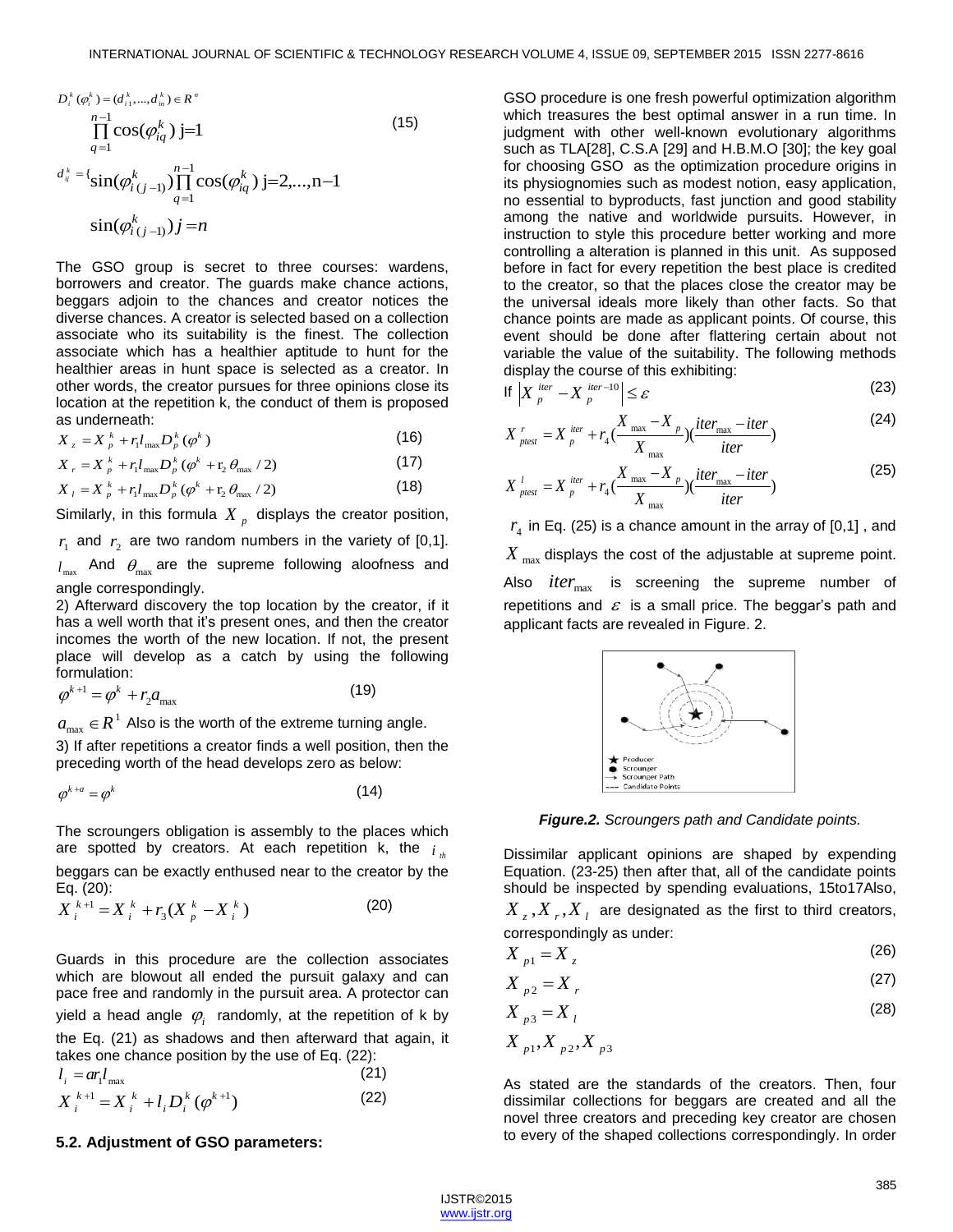that, the planned alteration on scroungers at repetition k is

applied as shadows:  
\n
$$
X_i^{k+1} = X_i^k + r_s(X_p^k - X_i^k)
$$
\n(29)

$$
X_{i}^{k+1} = X_{i}^{k} + r_{6}(X_{p_{1}}^{k} - X_{i}^{k})
$$
\n(30)

$$
X_{i}^{k+1} = X_{i}^{k} + r_{7}(X_{p_{2}}^{k} - X_{i}^{k})
$$
\n(31)

$$
X_{i}^{k+1} = X_{i}^{k} + r_{8}(X_{p3}^{k} - X_{i}^{k})
$$
\n(32)

$$
r_5,r_6,r_7,r_8
$$

Are the facts generated casually in the array of [0,1] an  $\{k+1}_i, X^{k+1}_i, X^{k+1}_i, X^{k+1}_i$  $X^{k+1}_{i}$ , $X^{k+1}_{i}$ , $X^{k+1}_{i}$ , $X^{k+1}_{i}$  are the memberships of diverse classification of the scroungers.

#### **6. Simulation results**

In this unit the future technique is verified on the characteristic MG which contains of dissimilar RESs such as WT, PV, MT, FC units and a NiMH-Battery for storing energy. Also, the MG load embraces a workspace as a manufacturing cargo, a housing area and a bright salable customer. The solitary line Figurers for one typical MG is offered in Figure.3 [7]. The reproduction is applied for the 24 hours' time break to see the efficacy of planned likelihood agenda and also see the recital of all DGs clearly. All of the DGs are hypothetical to yield energy at unit control factor and also the marketplace should purchase entirely the production power production which shaped by WT and PV units. The info about the marketplace power offer, the hourly lively energy production of PV and WT units and also the hourly load request predicted can be initiate in [7].



## *Figure.3. Solitary line diagram of the MG exam structure*

It is expected that all the loads features to electrical category. The entire bid records info of DGs are exposed in Table 1. While as, the PV and WT units are more luxurious as it can be seen in table 1. But it appears to be inexpensive to use them since they don't want any energy and moreover very of this, these power units can cause energy at any time in day and the grid can purchase all of the energy which formed by them. Both deterministic and probabilistic outlines are debated for the replications in this paper to see the efficacy of the optional policy better. Also, two dissimilar scenarios are presented to implement the simulations in these dual behaviors and realize the contrast

between the new approaches with the projected methods in situation [7]. At the first scenario all the DGs hypothetical to be ON for all whiles and also the original charge for the battery is expected to be infinitive but at the additional scenario all the DGs can be also ON or OFF and the initial charge of the battery is expected to be zero.

| <b>Table 1</b>                                     |
|----------------------------------------------------|
| The limitations and Bids of the RESs & the utility |

| Type        | Min<br>Power<br>(kW) | Max<br>Power<br>(kW) | Bid<br>(€ct<br>/kWh) | Start-up/Shut-<br>down cost<br>(€ct) |
|-------------|----------------------|----------------------|----------------------|--------------------------------------|
| МT          | 6                    | 30                   | 0.457                | 0.96                                 |
| <b>PAFC</b> | 3                    | 30                   | 0.294                | 1.65                                 |
| PV          |                      | 25                   | 2.584                | 0                                    |
| WT          | 0                    | 15                   | 1.073                | 0                                    |
| Bat         | $-30$                | 30                   | 0.38                 | 0                                    |
| Utility     | $-30$                | 30                   |                      |                                      |

By way, deterministic study is applied to show the adequate consequences of future MG .S.O method in contrast to all other previous methods. Table.2 displays the effects of the simulation of the firs scenario. Equally it is exposed; the proposed method has better effects than others. In other words, the whole charge is bargain by the planned process. Also, 20 tracks are made-up to expression the steadiness of all optimization algorithms. In this table as it can be realized the finest and nastiest answer and the CPU run time are offered too. Also it can be exposed that the planned alteration on GSO algorithm advances the algorithm efficacy.

#### *Table 2 Deterministic contrast of price job for 20 tracks (First scenario)*

|              |                                                                                                                                                                  |                 |                 | Standa  | Mean     |  |
|--------------|------------------------------------------------------------------------------------------------------------------------------------------------------------------|-----------------|-----------------|---------|----------|--|
|              |                                                                                                                                                                  | Worst           | Averag          | rd      | simulati |  |
| Method       |                                                                                                                                                                  | solution        | e               | deviati | on       |  |
|              | (€ct)                                                                                                                                                            | $(\epsilon ct)$ | $(\epsilon ct)$ | on      | time     |  |
|              | Best<br>solution<br>277.74<br>44<br>277.32<br>37<br>276.78<br>67<br>275.04<br>55<br>274.74<br>38<br>274.55<br>07<br>274.43<br>17<br>275.34<br>91<br>264.76<br>00 |                 |                 | (€ct )  | (Sec)    |  |
|              |                                                                                                                                                                  | 304.58          | 290.43          | 13.442  |          |  |
| GA [7]       |                                                                                                                                                                  | 89              | 21              | 1       |          |  |
| PSO          |                                                                                                                                                                  | 303.37          | 288.87          | 10.182  |          |  |
| [7]          |                                                                                                                                                                  | 91              | 61              | 1       |          |  |
| <b>FSAPS</b> |                                                                                                                                                                  | 291.75          | 280.68          |         |          |  |
| O [7]        |                                                                                                                                                                  | 62              | 44              | 8.3301  |          |  |
| CPSO-        |                                                                                                                                                                  | 286.54          | 277.40          |         |          |  |
| T [7]        |                                                                                                                                                                  | 09              | 45              | 6.2341  |          |  |
| CPSO-        |                                                                                                                                                                  | 281.11          | 276.33          |         |          |  |
| L [7]        |                                                                                                                                                                  | 87              | 27              | 5.9697  |          |  |
| <b>AMPS</b>  |                                                                                                                                                                  | 275.09          | 274.98          |         |          |  |
| O-T [7]      |                                                                                                                                                                  | 05              | 21              | 0.3210  |          |  |
| <b>AMPS</b>  |                                                                                                                                                                  | 274.73          | 274.56          |         |          |  |
| O-L [7]      |                                                                                                                                                                  | 18              | 43              | 0.0921  |          |  |
|              |                                                                                                                                                                  | 281.78          | 277.61          |         |          |  |
| GSO          |                                                                                                                                                                  | 41              | 91              | 2.5383  | 12.379   |  |
| MG .S.       |                                                                                                                                                                  | 264.76          | 264.76          |         |          |  |
| O            |                                                                                                                                                                  | 00              | 00              | ი       | 8.120    |  |

Dissimilar working points for the DGs in the chief scenario can be understood in Table.3.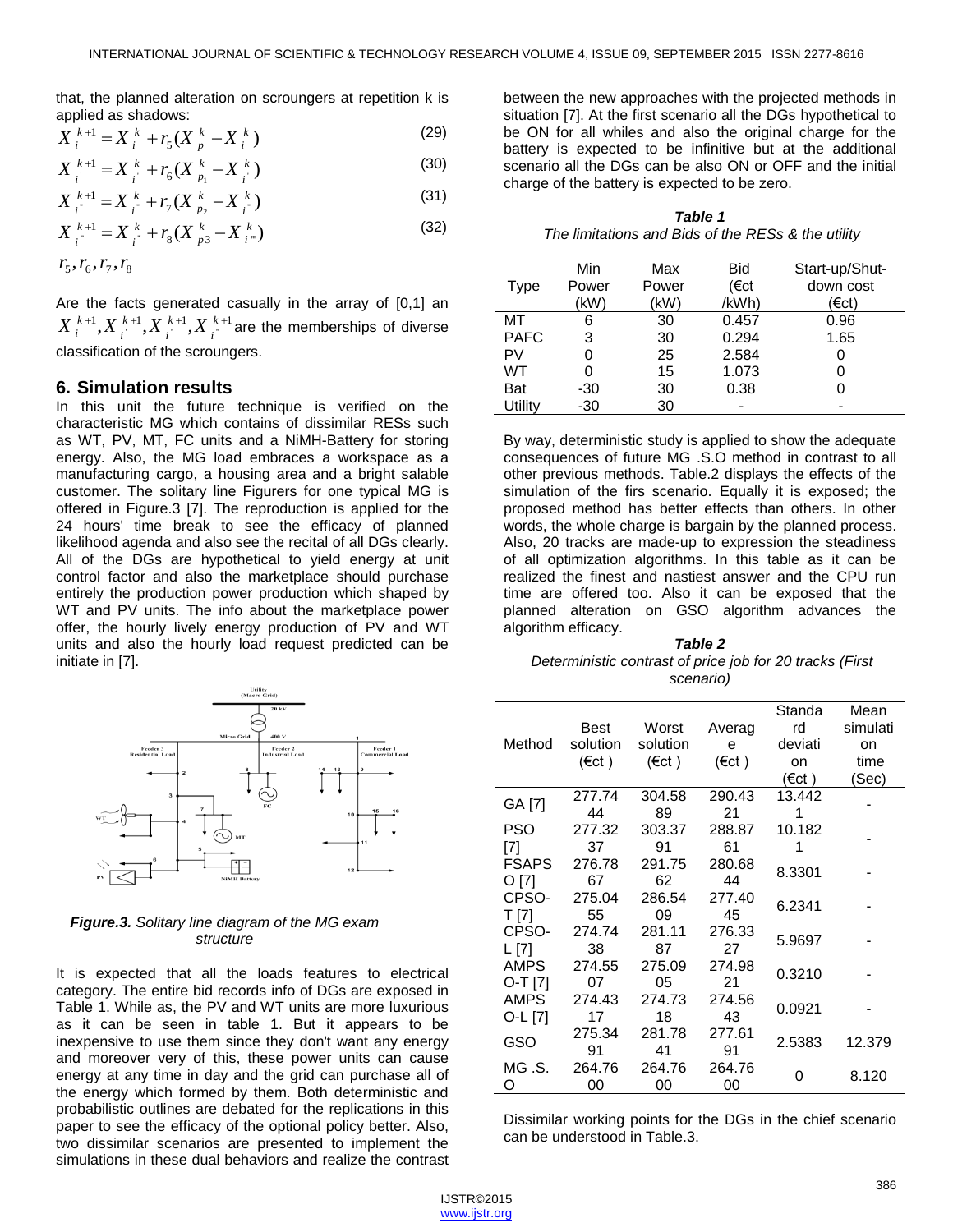| Table 3                                                   |
|-----------------------------------------------------------|
| Best solutions obtained for deterministic framework using |
| MG.S.O (First Scenario)                                   |

| Tim             |             |             |    | DG Sources (kWh) |             |                               |
|-----------------|-------------|-------------|----|------------------|-------------|-------------------------------|
| е<br>(Ho<br>ur) | PV          | WT          | FC | МT               | Battery     | Utility                       |
| 1               | 0           | 1.7850      | 30 | 6                | 15.785<br>0 | 30                            |
| 2               | 0           | 1.7850      | 30 | 6                | 17.785<br>0 | 30                            |
| 3               | 0           | 1.7850      | 30 | 6                | 17.785<br>0 | 30                            |
| 4               | 0           | 1.7850      | 30 | 6                | 16.785<br>0 | 30                            |
| 5               | 0           | 1.7850      | 30 | 6                | 11.785<br>0 | 30                            |
| 6               | 0           | 0.9150      | 30 | 6                | 3.9150      | 30                            |
| 7               | 0           | 1.7850      | 30 | 6                | 2.2150      | 30                            |
| 8               | 0.2000      | 1.3050      | 30 | 6                | 7.4950      | 30                            |
| 9               | 3.7500      | 1.7850      | 30 | 30               | 30          | 19.53<br>50                   |
| 10              | 7.5250      | 3.0900      | 30 | 30               | 30          | 21.11<br>50                   |
| 11              | 10.450<br>0 | 8.7750      | 30 | 28.775<br>0      | 30          | $-30$                         |
| 12              | 11.950<br>0 | 10.410<br>0 | 30 | 21.640<br>0      | 30          | $-30$                         |
| 13              | 23.900<br>0 | 3.9150      | 30 | 14.185<br>0      | 30          | $-30$                         |
| 14              | 21.050<br>0 | 2.3700      | 30 | 18.580<br>0      | 30          | $-30$                         |
| 15              | 7.8750      | 1.7850      | 30 | 30               | 30          | 23.66<br>00                   |
| 16              | 4.2250      | 1.3050      | 30 | 30               | 30          | $\blacksquare$<br>15.53<br>00 |
| 17              | 0.5500      | 1.7850      | 30 | 30               | 30          | 7.335<br>0                    |
| 18              | 0           | 1.7850      | 30 | 6                | 30          | 20.21<br>50                   |
| 19              | 0           | 1.3020      | 30 | 6                | 22.698      | 30                            |
| 20              | 0           |             |    | 6                | 0<br>30     |                               |

|    |   | 1.7850 | 30 |    |             | 19.21<br>51 |
|----|---|--------|----|----|-------------|-------------|
| 21 | 0 | 1.3005 | 30 | 30 | 30          | 13.30<br>05 |
| 22 | 0 | 1.3005 | 30 | 30 | 30          | 20.30<br>05 |
| 23 | 0 | 0.9150 | 30 | 6  | 1.9150      | 30          |
| 24 | 0 | 0.6150 | 30 | 6  | 10.615<br>0 | 30          |

The usefulness bid at the head 9 hours of a day is little as it can be realized in the table 3 too, so the battery is charging 6 hours of a day. Likewise the MT units are the luxurious ones, so that the operator ought to accomplish the process the mode that usefulness creation is decreased whereas using these units. The quantity of the energy formed by MT is decreased whereas charging battery at first hours of a day. At substantial load time from hour 9 to 17, the battery is discharged to it's over volume to aid the utility to produce fewer energy. In addition to all overhead explanations, while MT units are luxurious it is reasonable to supply energy by them than of the utility, in fact the utility purchase energy from this units to decrease to total price.

#### *Table 4*

### *Deterministic contrast of price purpose for 20 trails (Second scenario)*

| Method            | Best<br>solution<br>$(\epsilon ct)$ | Worst<br>solution<br>$(\epsilon ct)$ | Averag<br>е<br>$(\epsilon ct)$ | Standa<br>rd<br>deviati<br>on<br>(€ct ) | Mean<br>simulati<br>on time<br>(Sec) |
|-------------------|-------------------------------------|--------------------------------------|--------------------------------|-----------------------------------------|--------------------------------------|
| GА                | 334.86<br>94                        | 345.02<br>11                         | 336.29<br>12                   | 17.631<br>0                             | 14.291                               |
| PSO               | 327.72<br>11                        | 340.31<br>23                         | 331.21<br>02                   | 13.124<br>4                             | 14.283                               |
| <b>FSAPS</b><br>O | 326.42<br>91                        | 335.49<br>31                         | 331.43<br>01                   | 10.662                                  | 13.281                               |
| GSO               | 318.64<br>01                        | 332.90<br>12                         | 322.91<br>02                   | 5.1471                                  | 13.428                               |
| MG .S.<br>O       | 299.41<br>24                        | 299.41<br>24                         | 299.41<br>24                   | ი                                       | 8.839                                |

The outcomes for the additional scenario are revealed in the Table 4. In current scenario one constraint is more to the problem; nevertheless the DGs can be whichever off or ON however the battery first charge is nothing and this sort a problem a slight complex. In current table similarly displays the healthier routine of the suggested technique than other procedures. Table 5 is too accessible to express the act of effective points of dissimilar DGs.

#### *Table 5*

*Finest explanations found for deterministic basis using MG .S.O (Second Scenario)*

| Time | DG Sources (KWh) |    |  |    |                |         |  |  |  |  |
|------|------------------|----|--|----|----------------|---------|--|--|--|--|
| (Hou | PV.              | wт |  | МT | <b>Battery</b> | Utility |  |  |  |  |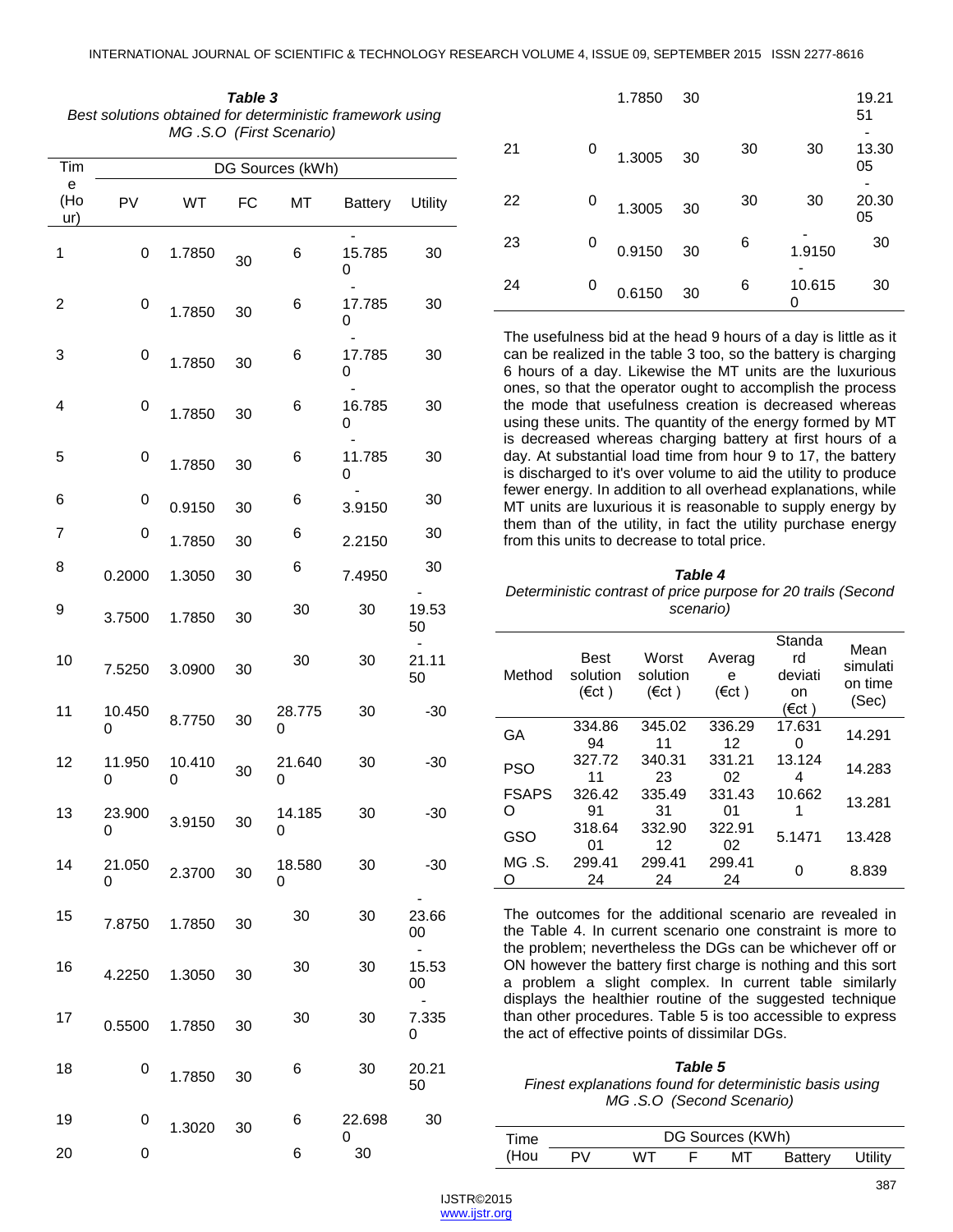| r) |             |             | С  |             |             |                  |
|----|-------------|-------------|----|-------------|-------------|------------------|
| 1  | 0           | 1.7850      | 30 | 20.215<br>0 | $-30$       | 30               |
| 2  | 0           | 1.7850      | 30 | 18.215<br>0 | $-30$       | 30               |
| 3  | 0           | 1.7850      | 30 | 18.215<br>0 | $-30$       | 30               |
| 4  | 0           | 1.7850      | 30 | 19.215<br>0 | $-30$       | 30               |
| 5  | 0           | 1.7850      | 30 | 24.215<br>0 | $-30$       | 30               |
| 6  | 0           | 0.9150      | 30 | 30          | 27.915<br>0 | 30               |
| 7  | 0           | 1.7850      | 30 | 30          | 21.785<br>0 | 30               |
| 8  | 0.2000      | 1.3050      | 30 | 30          | 16.505<br>0 | 30               |
| 9  | 3.7500      | 1.7850      | 30 | 30          | 30          | 19.535<br>0      |
| 10 | 7.5250      | 3.0900      | 30 | 30          | 30          | 20.615<br>0      |
| 11 | 10.450<br>0 | 8.7750      | 30 | 30          | 28.775<br>0 | $-30$            |
| 12 | 11.950<br>0 | 10.410<br>0 | 30 | 30          | 21.640<br>0 | $-30$            |
| 13 | 23.900<br>0 | 3.9150      | 30 | 30          | 14.185<br>0 | $-30$            |
| 14 | 21.050<br>0 | 2.3700      | 30 | 30          | 18.580<br>0 | $-30$            |
| 15 | 7.8750      | 1.7850      | 30 | 30          | 30          | 23.660<br>0      |
| 16 | 4.2250      | 1.3050      | 30 | 30          | 30          | 15.530<br>0      |
| 17 | 0.5500      | 1.7850      | 30 | 30          | $-7.1030$   | 29.768<br>0      |
| 18 | 0           | 1.7850      | 30 | 30          | $-3.7850$   | 30               |
| 19 | 0           | 1.3020      | 30 | 30          | $-1.3020$   | 30               |
| 20 | 0           | 1.7850      | 30 | 30          | $-4.7850$   | 30               |
| 21 | 0           | 1.3005      | 30 | 30          | 30          | -<br>13.300<br>5 |
| 22 | 0           | 1.3005      | 30 | 30          | 0           | 9.6995           |
| 23 | 0           | 0.9150      | 30 | 6           | $-1.9150$   | 30               |
| 24 | 0           | 0.6150      | 30 | 0           | $-4.6150$   | 30               |

Equally it can be exposed at current table at the first 8 hours of a daytime the battery is charging even by providing vigor from MT units. This wonder is more reasonable, since at coming times it can decrease the usefulness making by satisfying battery and procurement energy from this storing hardware. The MT units are also off at periods 23-24 and it aids to lessen the entire price. At the following slice the probabilistic examination based on situation founded technique is also debated. To attain improved outcomes and deliberate the doubt effect, the probabilistic agenda is

functional by the similar two earlier situations. As expressed beforehand, the technique is enclosed altogether the doubt contain of the usefulness bid changes, the PV/WT production power changes and the cargo request estimate fault. The indecision is presented through the condition created method which is elucidated in preceding meetings. By way of it can be understood at Table.6 seeing the uncertainty result can upsurge the total cost. The result can be connected to difficulty of the difficult which is due to the seeing the hesitation effect. Likewise, by the probabilistic plan the working views are delightful close to the corporeal ideals and the operative is assessing more accurate results for the MG problem.

#### *Table 6*

*Anticipated assessment of entire charge assessed by the anticipated probabilistic technique for 20 trails* 

|                                        | The<br>Algorith<br>m | Best<br>solution<br>$(\epsilon ct)$ | Worst<br>solution<br>(€ct) | Averag<br>е<br>$(\epsilon ct)$ | Standa<br>rd<br>deviati<br>on<br>(€ct ) |
|----------------------------------------|----------------------|-------------------------------------|----------------------------|--------------------------------|-----------------------------------------|
| 1 <sup>th</sup>                        | GSO                  | 276.21<br>28                        | 283.01<br>19               | 278.58<br>31                   | 3.76                                    |
| <b>Scenar</b><br>io                    | MG.S.<br>∩           | 265.80<br>42                        | 265.98<br>21               | 265.83<br>02                   | 0.07                                    |
| 2 <sup>th</sup><br><b>Scenar</b><br>io | GSO                  | 321.69<br>32                        | 333.76<br>15               | 324.40<br>14                   | 6.42                                    |
|                                        | MG.S.                | 301.50<br>44                        | 302.39<br>12               | 301.89<br>83                   | 0.10                                    |

The similar impression as Tables 3 besides 5 is available likewise for the probabilistic outline as revealed at Table 8 and 7.

#### *Table 7 Probable power generation for RESs appraised by the planned probabilistic technique (1th Scenario)*

| Tim             |    |        |    | DG Sources (kWh) |                |             |
|-----------------|----|--------|----|------------------|----------------|-------------|
| e<br>(Ho<br>ur) | PV | WT     | FC | МT               | <b>Battery</b> | Utility     |
| 1               | 0  | 1.7831 | 30 | 6.0000           | 15.609<br>4    | 30.00<br>00 |
| 2               | 0  | 1.7856 | 30 | 6.0000           | 17.948<br>3    | 30.00<br>00 |
| 3               | 0  | 1.7808 | 30 | 6.0000           | 17.787<br>0    | 30.00<br>00 |
| 4               | 0  | 1.7952 | 30 | 6.0000           | 16.986<br>8    | 30.00<br>00 |
| 5               | 0  | 1.7817 | 30 | 6.0000           | 12.022<br>6    | 30.00<br>00 |
| 6               | 0  | 0.9178 | 30 | 6.0000           | 3.6267         | 30.00<br>00 |
| 7               | 0  | 1.7833 | 30 | 6.0000           | 2.1581         | 30.00       |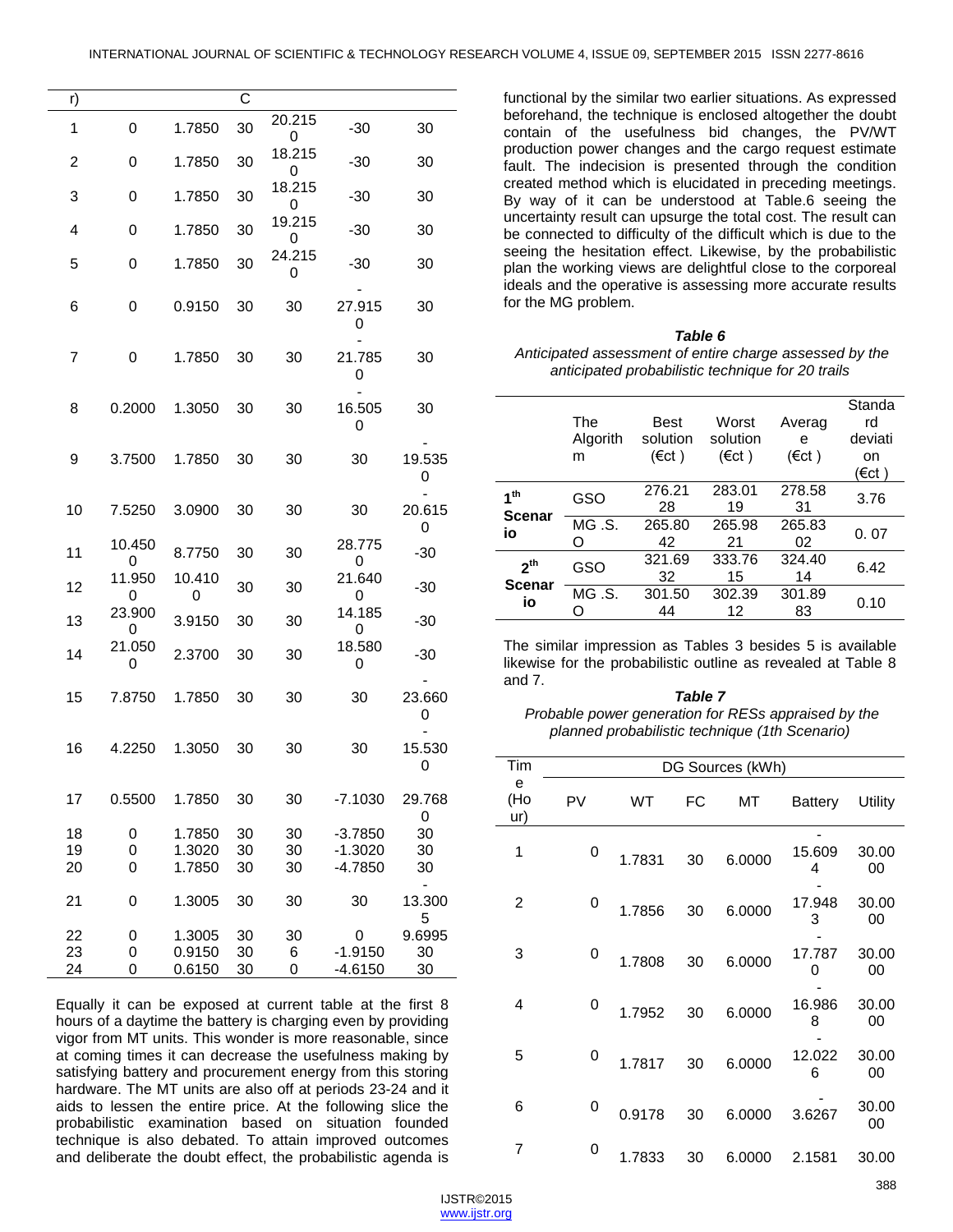|                  |                                                                                                              |             |       |                        |                       | 00              |                |                       | 1                       | 06              | 00              | $\mathbf 0$              | 000         |
|------------------|--------------------------------------------------------------------------------------------------------------|-------------|-------|------------------------|-----------------------|-----------------|----------------|-----------------------|-------------------------|-----------------|-----------------|--------------------------|-------------|
| 8                | 0.2008                                                                                                       | 1.3017      | 30    | 6.0000                 | 7.6355                | 30.00<br>$00\,$ | $\overline{2}$ | 0                     | 1.785<br>6              | 30.00<br>$00\,$ | 17.90<br>29     | 29.851<br>$\overline{2}$ | 30.0<br>000 |
| $\boldsymbol{9}$ | 3.7496                                                                                                       | 1.7883      | 30    | 30.000<br>$\mathbf 0$  | 30.000<br>0           | 19.75<br>23     | 3              | $\Omega$              | 1.780<br>8              | 30.00<br>$00\,$ | 18.21<br>30     | 30.000<br>$\mathbf 0$    | 30.0<br>000 |
| 10               | 7.4971                                                                                                       | 3.0786      | 30    | 30.000<br>0            | 30.000<br>0           | 20.69<br>16     | 4              | 0                     | 1.795<br>$\overline{2}$ | 30.00<br>$00\,$ | 19.01<br>32     | 30.000<br>0              | 30.0<br>000 |
| 11               | 10.440<br>$\Omega$                                                                                           | 8.8145      | 30    | 28.824<br>3            | 30.000<br>0           | 29.99<br>71     | 5              | 0                     | 1.781<br>$\overline{7}$ | 30.00<br>00     | 23.97<br>74     | 30.000<br>0              | 30.0<br>000 |
| 12               | 11.875<br>$\overline{7}$                                                                                     | 10.439<br>9 | 30    | 21.494<br>2            | 30.000<br>0           | 30.00<br>$00\,$ | 6              | 0                     | 0.917<br>8              | 30.00<br>00     | 30.00<br>$00\,$ | 27.626<br>7              | 30.0<br>000 |
| 13               | 23.862<br>$\overline{4}$                                                                                     | 3.8957      | 30    | 14.600<br>$\mathbf{1}$ | 30.000<br>$\mathbf 0$ | 30.00<br>$00\,$ | $\overline{7}$ | $\Omega$              | 1.783<br>3              | 30.00<br>$00\,$ | 30.00<br>$00\,$ | 21.841<br>9              | 30.0<br>000 |
| 14               | 21.142<br>$\overline{7}$                                                                                     | 2.3723      | 30    | 18.117<br>1            | 30.000<br>0           | 30.00<br>$00\,$ | 8              | 0.200<br>8            | 1.301<br>$\overline{7}$ | 30.00<br>$00\,$ | 30.00<br>$00\,$ | 16.364<br>5              | 30.0<br>000 |
| 15               | 7.8647                                                                                                       | 1.7800      | 30    | 30.000<br>0            | 30.000<br>$\mathbf 0$ | 23.51<br>60     | 9              | 3.749<br>6            | 1.788<br>3              | 30.00<br>00     | 30.00<br>00     | 29.946<br>6              | 19.6<br>989 |
| 16               | 4.2293                                                                                                       | 1.3096      | 30    | 30.000<br>0            | 30.000<br>0           | 15.79<br>16     | 10             | 7.497<br>$\mathbf{1}$ | 3.078<br>6              | 30.00<br>$00\,$ | 30.00<br>$00\,$ | 30.000<br>$\mathbf 0$    | 20.1<br>929 |
| 17               | 0.5539                                                                                                       | 1.7831      | 30    | 30.000<br>$\Omega$     | 30.000<br>$\Omega$    | 6.768<br>4      | 11             | 10.44<br>$00\,$       | 8.814<br>5              | 30.00<br>$00\,$ | 30.00<br>$00\,$ | 28.824<br>3              | 29.9<br>958 |
| 18               | 0                                                                                                            | 1.7835      | 30    | 6.0000                 | 29.935<br>$\mathbf 0$ | 19.82<br>99     | 12             | 11.87<br>57           | 10.43<br>99             | 30.00<br>00     | 30.00<br>$00\,$ | 21.494<br>$\overline{2}$ | 30.0<br>000 |
| 19               | 0                                                                                                            | 1.3062      | 30    | 6.0000                 | 22.692<br>2           | 30.00<br>00     | 13             | 23.86<br>24           | 3.895<br>$\overline{7}$ | 30.00<br>00     | 30.00<br>00     | 14.531<br>8              | 29.9<br>317 |
| 20               | 0                                                                                                            | 1.7871      | 30    | 6.0000                 | 30.000<br>0           | 19.18<br>81     | 14             | 21.14<br>27           | 2.372<br>3              | 30.00<br>00     | 30.00<br>00     | 18.117<br>$\mathbf{1}$   | 30.0<br>000 |
| 21               | 0                                                                                                            | 1.3002      | 30    | 30.000<br>0            | 30.000<br>0           | 13.12<br>49     | 15             | 7.864<br>7            | 1.780<br>0              | 30.00<br>00     | 30.00<br>$00\,$ | 30.000<br>0              | 23.5<br>160 |
| 22               | $\pmb{0}$                                                                                                    | 1.2960      | 30    | 30.000<br>0            | 30.000<br>0           | 20.33<br>85     | 16             | 4.229<br>3            | 1.309<br>6              | 30.00<br>$00\,$ | 30.00<br>$00\,$ | 30.000<br>0              | 15.7<br>916 |
| 23               | 0                                                                                                            | 0.9136      | 30    | 6.0000                 | 1.8183                | 30.00<br>$00\,$ | 17             | 0.553<br>9            | 1.783<br>1              | 30.00<br>$00\,$ | 30.00<br>00     | 6.1809                   | 29.4<br>124 |
| 24               | $\pmb{0}$                                                                                                    | 0.6148      | 30    | 6.0000                 | 10.728<br>9           | 30.00<br>$00\,$ | 18             | 0                     | 1.783<br>5              | 30.00<br>$00\,$ | 30.00<br>$00\,$ | 4.2351                   | 30.0<br>000 |
|                  | Table 8<br>Predictable power generation for RESs assessed by the<br>planned probabilistic way (2th Scenario) |             |       | 19                     | 0                     | 1.306<br>2      | 30.00<br>00    | 30.00<br>00           | 1.3078                  | 30.0<br>000     |                 |                          |             |
| Tim              |                                                                                                              |             |       | DG Sources (kWh)       |                       |                 | 20             | 0                     | 1.787<br>1              | 30.00<br>00     | 30.00<br>$00\,$ | 4.8119                   | 30.0<br>000 |
| е<br>(Ho<br>ur)  | PV                                                                                                           | WT          | FC    | MT                     | <b>Batter</b><br>у    | Utility         | 21             | 0                     | 1.300<br>2              | 30.00<br>00     | 30.00<br>$00\,$ | 28.730<br>1              | 11.8<br>549 |
| 1                | $\pmb{0}$                                                                                                    | 1.783       | 29.75 | 20.30                  | 29.660                | 30.0            | 22             | $\pmb{0}$             | 1.296                   | 30.00           | 30.00           | 0.8924                   | 10.5        |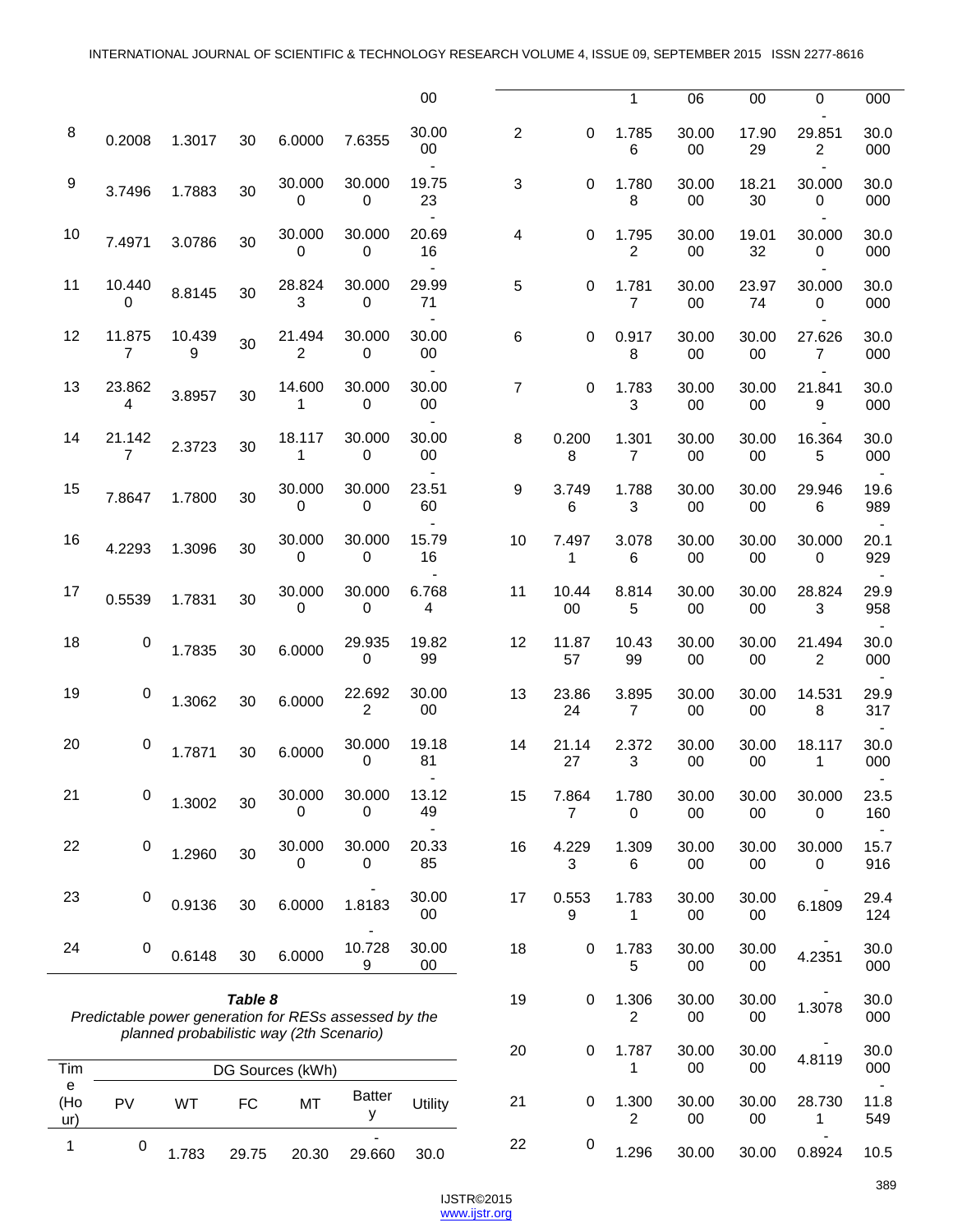|    |   | 0          | 00          | 00    |        | 539                |
|----|---|------------|-------------|-------|--------|--------------------|
| 23 | 0 | 0.913<br>6 | 30.00<br>00 | 4.365 | 0.1834 | $\frac{30.0}{000}$ |
| 24 | 0 | 0.614<br>8 | 30.00<br>00 | 0     | 4.7289 | $\frac{30.0}{000}$ |

Equally it can be realized, the working facts, the yield power fabrication of the DGs, the usefulness power and likewise the storage device charge and discharging vigor is altered in the probabilistic investigation. Someway, the descriptions and thoughts for table 8-7 is alike to deterministic bases, the alteration as a point of view is seeing the uncertainty result that sort the worker achieve to actual working points of the RESs. During the table 9, the ideal deviancy values for the cost objective function for mutually tow bases are offered.

#### *Table 9*

*The standard deviancy importance of the cost objective purpose assessed by the future probabilistic method*

| The Framework          | 1 <sup>th</sup> Scenario | 2 <sup>th</sup> Scenario |
|------------------------|--------------------------|--------------------------|
| Deterministic Analysis | 7.2320                   | 7.8931                   |
| Probabilistic Analysis | 6.4261                   | 6.9507                   |
|                        |                          |                          |

# **7. Conclusion**

This paper considered the optimum organization of MG which contains dissimilar types of replaceable energy sources such as MT, PV, WT and FC units and single battery as a storage device. The reproduction outcomes display that the planned process is better working than all the former systems. The normal deviancy of the cost function is similarly compact for the probabilistic bases as it can be realized and by considering the qualms the ending answer is extra dependable. The central thoughts of this work can be obtainable as follows:

- 1) Resolve the MG problem in both deterministic and stochastic contexts.
- 2) Familiarize one new influential optimization instrument called GSO for solving the problem and also present an alteration for it.
- 3) Measuring the operational points of dissimilar DGs for both deterministic and stochastic position.
- 4) Familiarizing GSO algorithm for the first time to attain one answer for MG problem.

# *Nomenclature*

| $B_{Gi}(t)$             | The bid of $ith$ DG at time $t$                               |
|-------------------------|---------------------------------------------------------------|
| $\overline{\mathbf{X}}$ | State variables vector                                        |
| $B_{\rm Si}(t)$         | The $j^{th}$ storage device bid at time t                     |
| $S_{S_i}(t)$            | Start-up/Shut down cost of $fth$<br>storage device at time t  |
| $S_{Gi}(t)$             | Start-up/Shut down cost of ith DG at<br>time $t$              |
| $P_{Grid}(t)$           | Active power bought (sold) from<br>(to) the utility at time t |
| $B_{Grid}(t)$           | Utility bid at time t                                         |
| $u_i(t)$                | State of the $ith$ unit denoting<br><b>ON/OFF</b> statuses    |
| n                       | Number of the state variables                                 |
| $N_{\alpha}$            | Number of generating units                                    |
| NS                      | Number of storage devices                                     |

| $P_g$                                    | Vector including the power                                                |
|------------------------------------------|---------------------------------------------------------------------------|
|                                          | generation of all power units<br>Vector including ONN/OFF                 |
| $U_g$                                    | statuses of all power units                                               |
| $\overline{\mathbf{r}}$                  | Number of time intervals                                                  |
|                                          | Active power production of $i^{th}$ power                                 |
| $P_{G,i}(t)$                             | unit                                                                      |
| $P_{G,i,min}(t)$                         | Minimum active power production<br>of $ith$ power unit at t               |
| $P_{G.l.max}(t)$                         | Maximum active power production<br>of $ith$ power unit at t               |
| $P_{s,j,min}(t)$                         | Minimum active power production<br>of $j^{\text{th}}$ storage device at t |
| $P_{s,j,max}(t)$                         | Maximum active power production<br>of $jth$ storage device                |
| $P_{Grid,min}(t)$                        | Minimum active power production<br>of the grid at t                       |
| $P_{Grid.max}(t)$                        | Maximum active power production<br>of the grid at t                       |
| $P_{L,i}(t)$                             | The amount of $Ith$ load value at time                                    |
| N,                                       | Total number of load levels                                               |
| $W_{\rm ess}(t)$                         | Amount of stored energy inside the                                        |
|                                          | battery at time t                                                         |
| $W_{\rm ess,max}/W_{\rm ess,min}$        | Maximum/Minimum stored energy<br>inside the battery                       |
|                                          | Permitted rate of charge/discharge                                        |
| $P_{charge}/P_{discharge}$               | during a finite time period $(\Delta t)$                                  |
| ncharge naischarge                       | Battery efficiency during                                                 |
|                                          | charge/discharge period                                                   |
| S                                        | Output vector of the investigated<br>problem                              |
|                                          |                                                                           |
| m                                        | Number of uncertain variables                                             |
| $\sigma$                                 | Standard deviation error                                                  |
| $\pi_{\rm s}$                            | A normalized probability of each<br>scenario                              |
| $P_{PV,t,s}$                             | Photovoltaic power output of unit<br>PV                                   |
| $P_{D,ld,t,s}$                           | Idth load demand                                                          |
| Price <sub>utility,t,s</sub>             | market price                                                              |
| $P_{WT,t}^{forecast}$                    | Forecasted wind power output of<br>WT                                     |
| $\boldsymbol{p}^{forecast}$<br>$PV_{,t}$ | Forecasted power output of PV unit                                        |
| $\boldsymbol{p}^{forecast}$              | Id <sup>th</sup> forecasted load demand                                   |
| D, ld, t                                 |                                                                           |
| $Price_{utility, t}^{forecast}$          | Forecasted market price                                                   |
| $\Delta P_{WT,t,s}$<br>В                 | Forecasted wind power output error<br>Probability of intervals            |
|                                          | Mathematical operator for random                                          |
| rand                                     | value in the range [0,1]                                                  |
| $\varphi$                                | Head angle value                                                          |
|                                          | Maximum permitted rate of                                                 |
| $P_{charge,max}/P_{discharge,max}$       | charge/discharge during a finite<br>each time period $(\Delta t)$         |
| Z                                        | Input vector of the investigated<br>problem                               |
|                                          | Maximum/Minimum values of the                                             |
| $X_{max}/X_{min}$                        | control vector X                                                          |
| $T_F$                                    | A random constant value equal to 1<br>or 2                                |
| lter                                     | Number of iterations passed<br>Total number of particles in the           |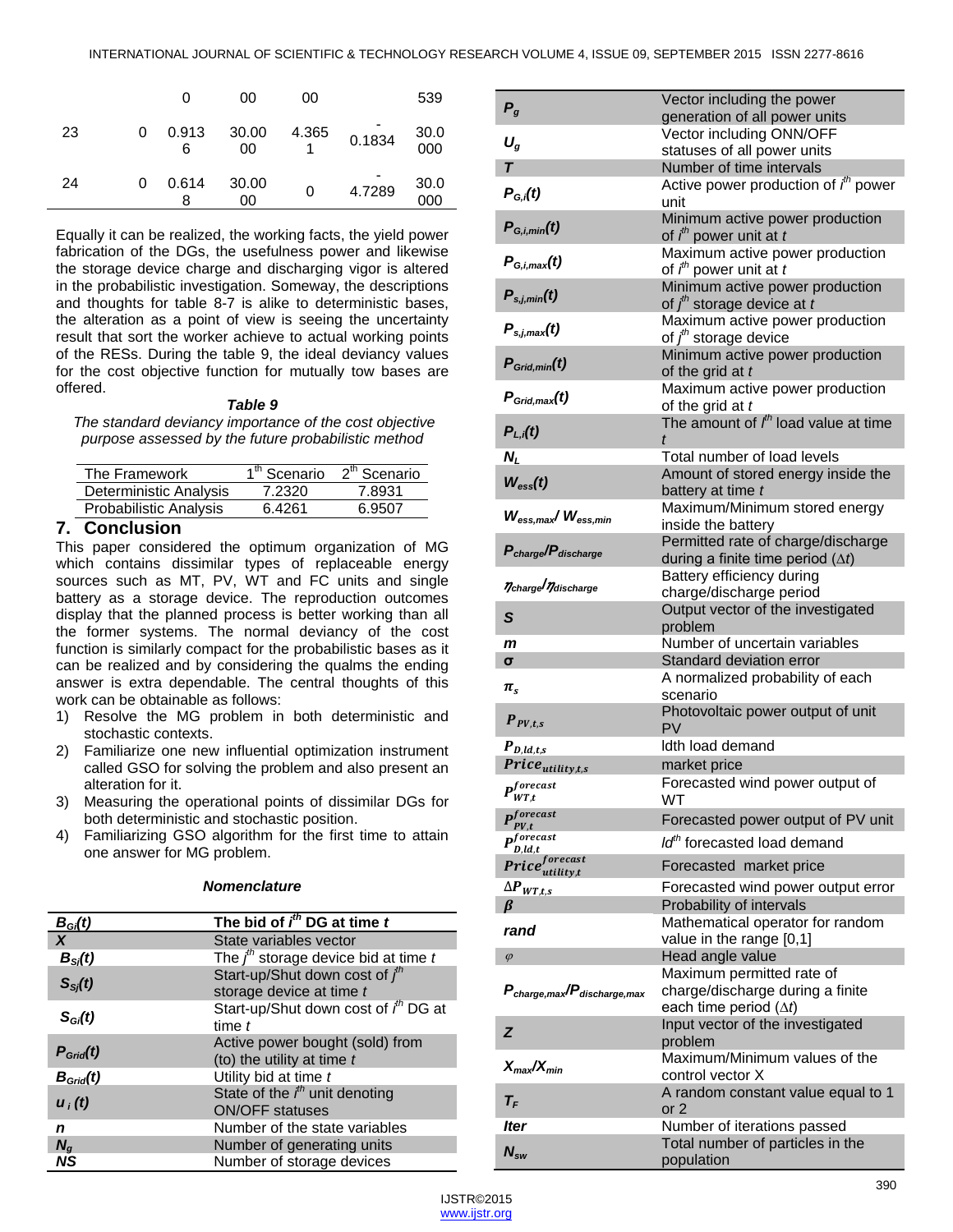| Log                                          | Logarithm mathematic operator                                                |
|----------------------------------------------|------------------------------------------------------------------------------|
| $N_{Mod}$                                    | Number of bees which have<br>chosen $\theta^{\text{th}}$ modification method |
| $r_{5}, r_{6}, r_{7}, r_{8}$                 | Numbers in the range of [0, 1]                                               |
| $X_i^{k+1}, X_i^{k+1}, X_i^{k+1}, X_i^{k+1}$ | Scroungers                                                                   |
| $l_{\text{max}}$                             | Distance                                                                     |
| $\theta_{\rm max}$                           | Angle                                                                        |
| $a_{\max} \in R^1$                           | Maximum turning angle                                                        |
| $a_{\max} \in R^1$                           | Maximum turning angle                                                        |

# **8. References**

- [1] A. Kavousi-Fard, M. A. Rostami, and T. Niknam, Reliability-Oriented Reconfiguration of Vehicle-to-Grid Networks, IEEE Trans. on Industrial Informatics 11(3) (2015) 682 - 691
- [2] A. Kavousi-Fard, A. Khosravi, S. Nahavadi, A New Fuzzy Based Combined Prediction Interval for Wind Power Forecasting, IEEE Trans. on Power System (2015) (99) 1-9
- [3] Dalton G.J, Lockington D.A and Baldock T.E, Feasibility analysis of renewable energy supply options for a grid-connected large hotel, Renewable Energy 34 (2009) 955–964.
- [4] A. Kavousi-Fard, T. Niknam, Optimal Distribution Feeder Reconfiguration for Reliability Improvement Considering Uncertainty, IEEE Trans. On Power Delivery, 29(3) (2014) 1344 - 1353
- [5] A. Kavousi-Fard, T. Niknam, H. Taherpoor, A. Abbasi, Multi-objective Probabilistic Reconfiguration Considering Uncertainty and Multi-Level Load Model, IET SMT, vol 9 (1), 2015, pp.44- 55
- [6] A. Kavousi-Fard, T. Niknam, M. Khooban, An Intelligent Stochastic Framework to Solve the Reconfiguration Problem from the Reliability view, IET SMT, 8(5), 2014, p. 245 – 259
- [7] A. Anvari Moghaddam, A. Seifi, T. Niknam, M. R. Alizadeh Pahlavani, Multi-objective operation management of a renewable MG (micro-grid) with back-up micro-turbine/fuel cell/battery hybrid power source, J. Energy 36 (2011) 6490-6507
- [8] A. Kavousi-Fard, A.Abunasri, A. Zare, R. Hoseinzadeh, Impact of Plug-in Hybrid Electric Vehicles Charging Demand on the Optimal Energy Management of Renewable Micro-Grids,78 Energy, 2014, 904-915.
- [9] T. Niknam, R. Azizipanah-Abarghooee, R. Sedaghati, A. Kavousi-Fard, An Enhanced hybrid particle swarm optimization and simulated annealing for practical economic dispatch, Energy

Education Science and Technology Part A: Energy Science and Research 2012, 30(1): 397-408.

- [10] H. Morais, P. Kádár, P. Faria, Z. A. Vale, H.M. Khodr, Optimal scheduling of a renewable microgrid in an isolated load area using mixed-integer linear programming, J. Renew Energ, [35\(1\)](http://www.sciencedirect.com/science/journal/09601481/35/1) (2010)1 51–156
- [11] A. Kavousi-Fard, and T. Niknam, M. Fotuhi-Firuzabad, Stochastic Reconfiguration and Optimal Coordination of V2G Plug-in Electric Vehicles Considering Correlated Wind Power Generation, IEEE Trans. on Sustainable Energy 6(3)(2015) 822-830
- [12] R. Chedid, S. Raiman, Unit sizing and control of hybrid wind solar power systems, IEEE Trans. Energy Convers, 12(1), (1997) 79–85.
- [13] A. Kavousi-Fard, T. Niknam, M.R. Akbari-Zadeh, B. Dehghan, Stochastic framework for reliability enhancement using optimal feeder recon figuration, IEEE Journal of Systems Engineering and Electronics 25(5), (2014) 901–910.
- [14] A. Dukpa, I. Dugga, B. Venkatesh, L. Chang, Optimal participation and risk mitigation of wind generators in an electricity market, IET Renew Power Gener, 4 (2010) 165-175,.
- [15] C. Chen, S. Duan, T. Cai, B. Liu, G. Hu, Smart energy management system for optimal microgrid economic operation, IET Renew. Power Gener, 5(3) (2011) 258–267.
- [16] A. Kavousi-Fard, T. Niknam, Optimal Stochastic Capacitor Placement Problem from the Reliability and Cost Views using Firefly Algorithm, IET SMT, vol. 8(5), pp. 260 – 269, 2014
- [17] A. Kavousi-Fard, T. Niknam, M.R. Akbari-Zadeh, B. Dehghan, Stochastic framework for reliability enhancement using optimal feeder recon figuration, IEEE Journal of Systems Engineering and Electronics Vol. 25, No. 5, August 2014, pp.901–910
- [18] A. Kavousi-Fard, T. Niknam, A. Khosravi, Multi-Objective Probabilistic Distribution Feeder Reconfiguration Considering Wind Power Plants, International Journal of Electrical Power and Energy Systems, 2014 (55) 680-691
- [19] A. Kavousi-Fard, H. Samet, F. Marzban, A New Hybrid Modified Firefly Algorithm and Support Vector Regression Model for Accurate Short Term Load Forecasting, Expert Systems with Applications, [41\(13\)](http://www.sciencedirect.com/science/journal/09574174/41/13) (2014) 6047–6056.
- [20] A. Kavousi-Fard, T. Niknam, A. Baziar, A Novel Multi-Objective Self-Adaptive Modified θ-Firefly Algorithm for Optimal Operation Management of